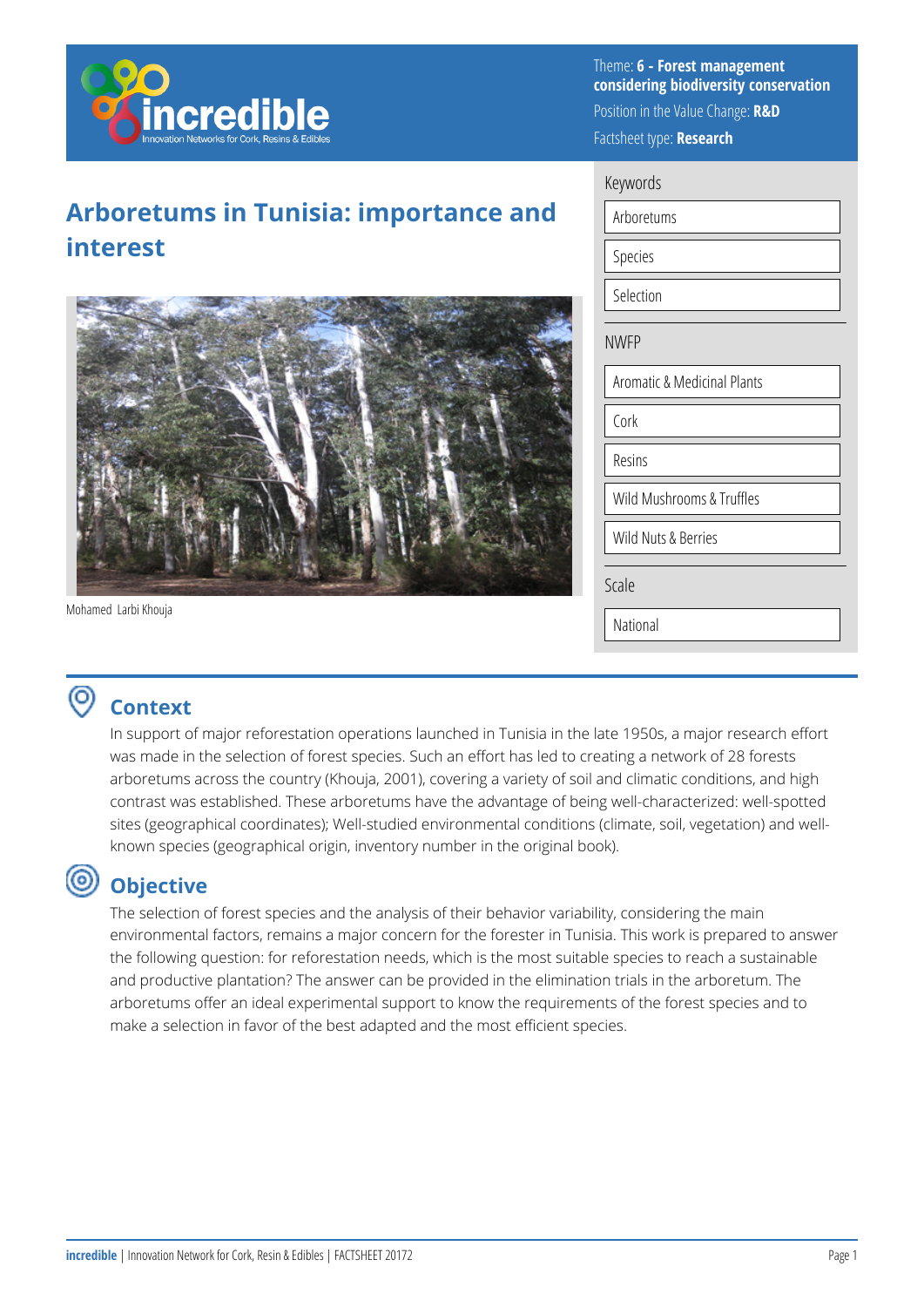# **Results**

The arboretums set up throughout the country are 28 in number. They have the distinction of covering very different and very contrasting bioclimatic and edaphic conditions. 28 arboretums have been set up including 208 coniferous and broadleaved species in 32 genera that the most important are: *Eucalyptus* genus: 117 species; Acacia: 26 species; *Pinus*: 18 species; *Casuarina*: 7 species

The study of the adaptive behavior of the species relative to the different environmental conditions and the evaluation of their productivity has made it possible to draw up a list of the most suitable species for the environment and the most productive, suitable for many uses.

#### **Recommendations**

Arboreta offer a wide range of species with different production and uses objectives:

- Species of forest interest for the production of wood and biomass such as: Pinus *laricio* and *Eucalyptus saligna*, (in humid bioclimate), *Pinus brutia* and *Eucalyptus brockwayi* (in wet and semi-arid bioclimates).
- Pastoral species of interest such as: *Pistacia atlantica*, *Prosopis juliflora*, *Acacia salicina*
- Species of honey interest such as *Eu bicolor*, *Eu gillii*, *Eu lehmani*, *Eu incressata*, *Eu*

*salubris*, *Eu Leucoxylon*.

- **•** Species of ornamental interest including several species of Eucalyptus, Acacia and Cypress.
- Bioenergetic species of interest: *Eucalyptus diversifolia* and *Eu. lehmanii*.

Agroforestry species of interest: *Ceratonia siliqua* and *Argania spinosa*.

### **Impacts and weaknesses**

Results allow the selection of the most productive and suitable species to different environmental conditions. It is very useful in reforestation projects as the planning offers better guarantees for the success of the plantations and durability. Unfortunately, due to a lack of resources, several arboretums are in poor condition due to a lack of maintenance and illegal logging. To preserve this heritage, we must act urgently to preserve existing plantations and ensure their maintenance (cutting dead and dying trees, clearing trees, reopening tracks within the arboretums ...).

## $\rightarrow$  Future developments

We propose future actions to reinforce the role of arboretums:

- Renewal of the collection (replacement of dead and dying trees, the extension of successful species, rare species, of great economic and ecological interest).
- Enrichment with new potentially interesting species for multiple uses (new plantations).
- Long-term monitoring of species behavior (an adaptation of species to climate change).
- The establishment of seed stands from confirmed species for the supply of reproductive material (particularly seeds) to meet reforestation needs.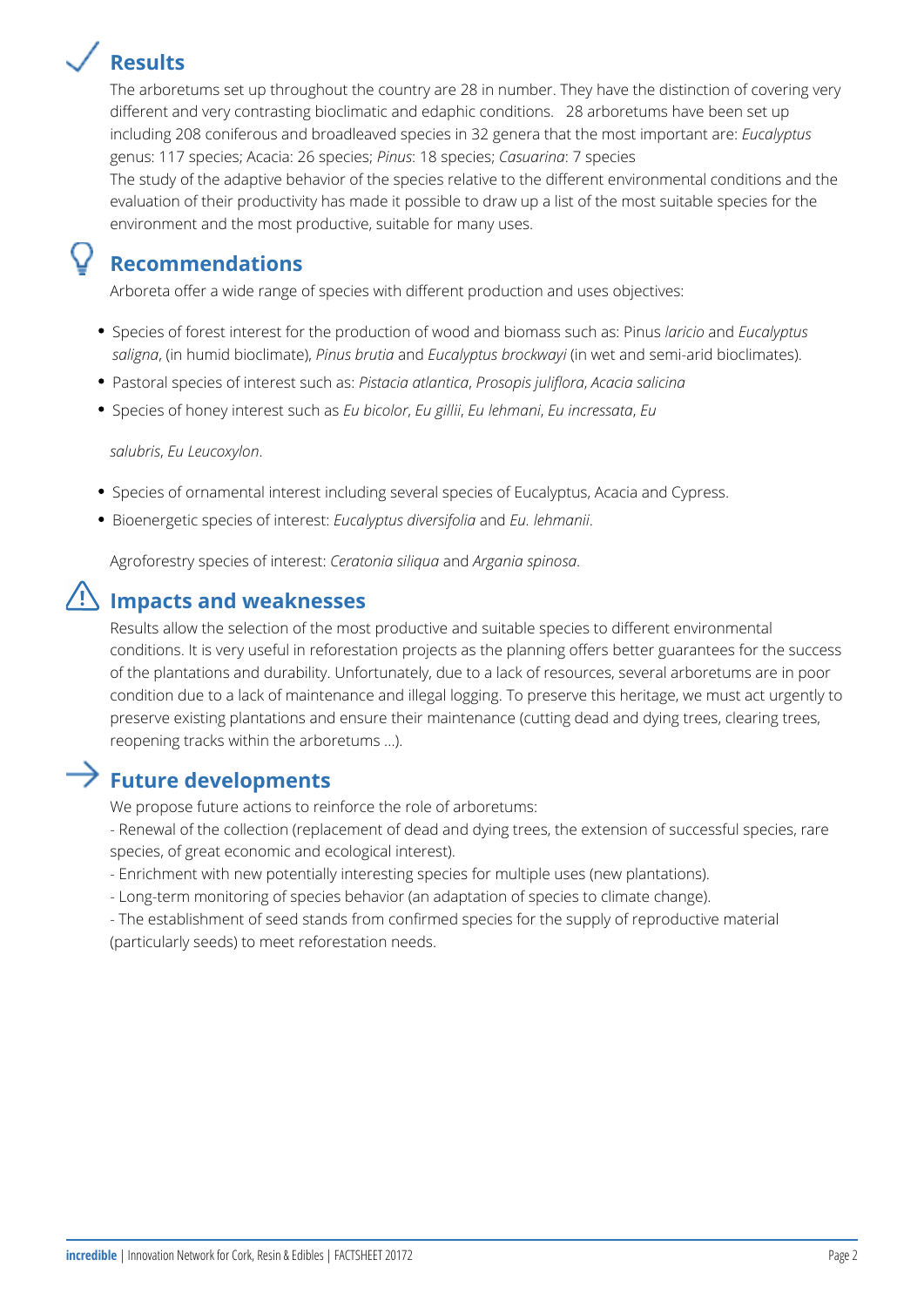Mohamed larbi Khouja

#### Further information

Khouja, Mohamed Larbi. (2001). Amélioration génétique : Inventaire e

| Author                                                                                                                      | Rapporteur                                                | Published on |
|-----------------------------------------------------------------------------------------------------------------------------|-----------------------------------------------------------|--------------|
| Contact<br>Mohamed Larbi Khou                                                                                               | Name<br>Ibtissem Taghouti                                 | 23 June 2020 |
| khajalarbi@yahoo.fr<br>http://www.inrgref.a<br>Sondossohide, sfkiri@,<br>http://www.inrgref.a                               | Organisation<br>National Research I<br>Engineering, Water |              |
| Mariem Khouja,<br>khouja.mariem@gma<br>http://www.inrgref.a<br>Naoufel Souyah,<br>Souyahanaoufel@gm<br>http://www.inrgref.a | Email<br>(hidden)                                         |              |
| Organisation<br><b>INRGREF</b>                                                                                              |                                                           |              |
| Country and regior<br>Tunisia, Jendouba &<br>Kasserine & Kairoua<br>Bizerte & Kef                                           |                                                           |              |